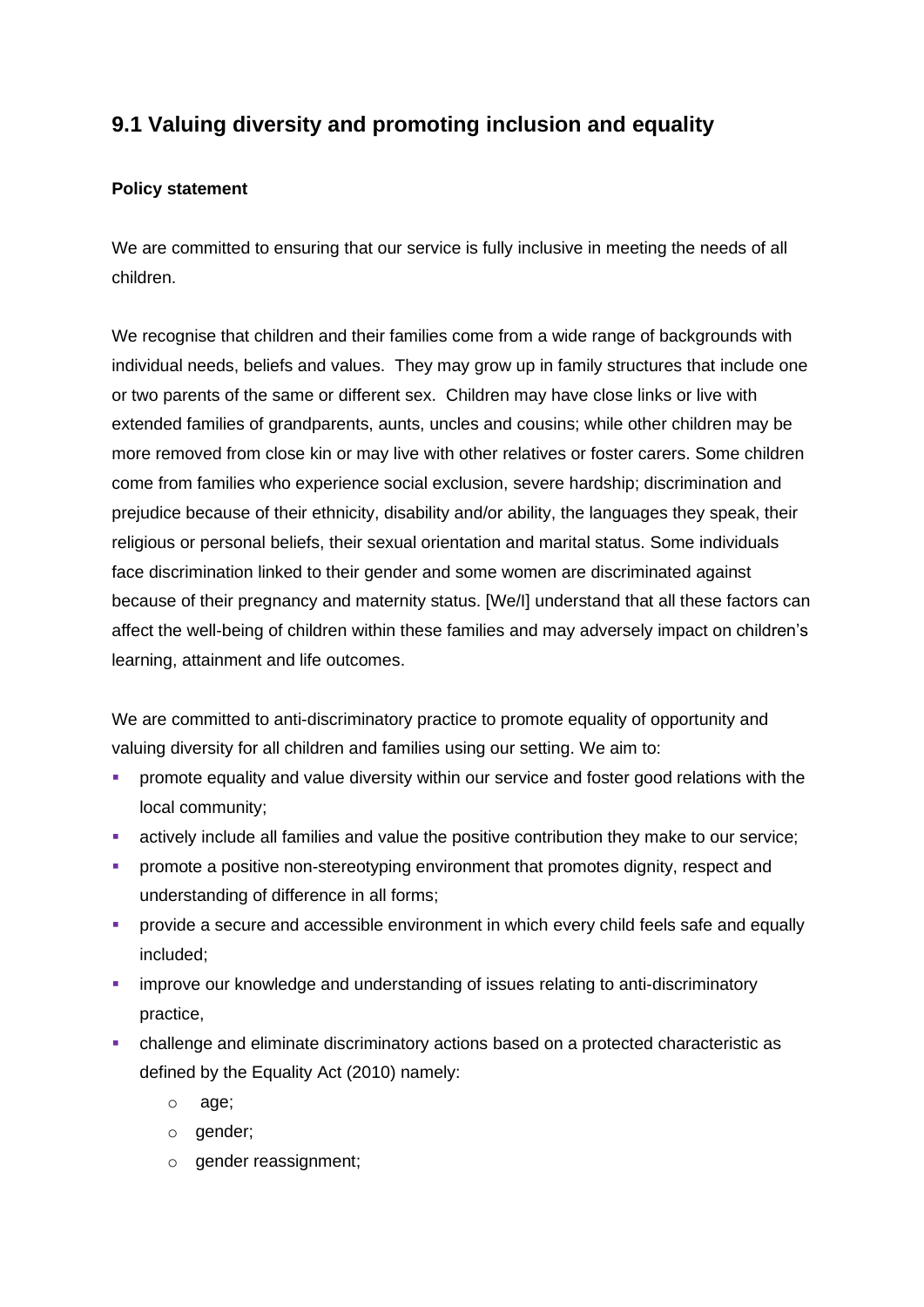- o marital status;
- o pregnancy and maternity;
- o race;
- o disability;
- o sexual orientation; and
- o religion or belief.
- **•** where possible, take positive action to benefit groups or individuals with protected characteristics who are disadvantaged, have a disproportional representation within the service or need different things from the service.

### **Procedures**

### *Admissions*

Our setting is open and accessible to all members of the community.

- We base our Admissions Policy on a fair system.
- We do not discriminate against a child or their family in our service provision, including preventing their entry to our setting based on a protected characteristic as defined by the Equality Act (2010).
- We advertise our service widely.
- We provide information in clear, concise language, whether in spoken or written form and provide information in other languages (where ever possible).
- We reflect the diversity of our community and wider society in our publicity and promotional materials.
- We provide information on our offer of provision for children with special educational needs and disabilities.
- We ensure that all parents are made aware of our Valuing Diversity and Promoting Inclusion and Equality Policy.

We make reasonable adjustments to ensure that disabled children can participate successfully in the services and in the curriculum offered by the setting.

- We ensure, wherever possible, that we have a balanced intake of boys and girls in the setting.
- We act against any discriminatory, prejudice, harassing or victimising behaviour by our staff, volunteers or parents whether by:
	- **-** direct discrimination someone is treated less favourably because of a protected characteristic e.g. preventing families of a specific ethnic group from using the service;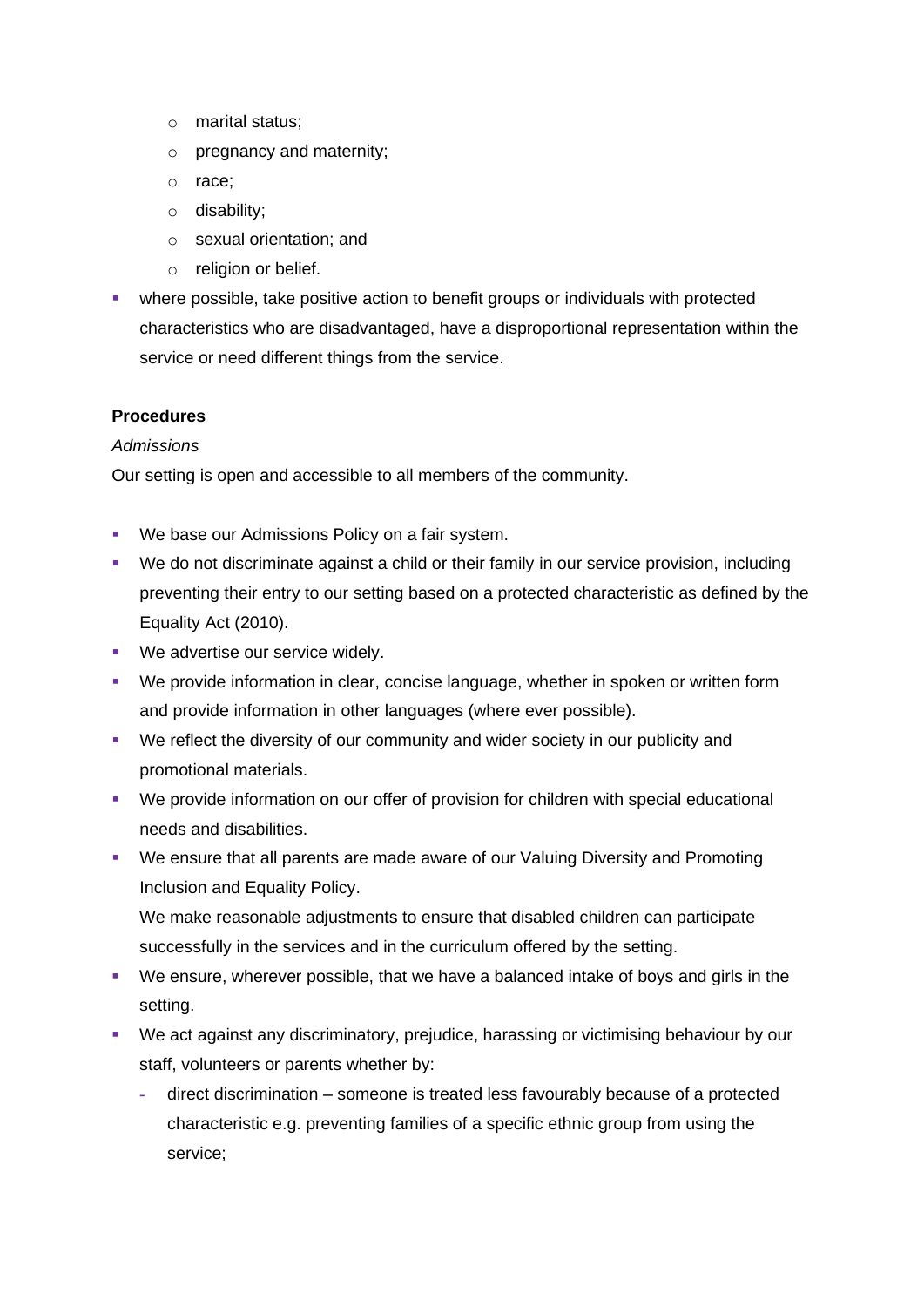- **-** indirect discrimination someone is affected unfavourably by a general policy e.g. children must only speak English in the setting;
- **-** discrimination arising from a disability someone is treated less favourably because of something connected with their disability e.g. a child with a visual impairment is excluded from an activity;
- **-** association discriminating against someone who is associated with a person with a protected characteristic e.g. behaving unfavourably to someone who is married to a person from a different cultural background; or
- **-** perception discrimination on the basis that it is thought someone has a protected characteristic e.g. making assumptions about someone's sexual orientation.
- We will not tolerate behaviour from an adult who demonstrates dislike or prejudice towards individuals who are perceived to be from another country (xenophobia).
- Displaying of openly discriminatory xenophobic and possibly offensive or threatening materials, name calling, or threatening behaviour are unacceptable on, or around, our premises and will be dealt with immediately and discreetly by asking the adult to stop using the unacceptable behaviour and inviting them to read and to act in accordance with the relevant policy statement and procedure. Failure to comply may lead to the adult being excluded from the premises.

# *Employment*

- We advertise posts and all applicants are judged against explicit and fair criteria.
- Applicants are welcome from all backgrounds and posts are open to all.
- We may use the exemption clauses in relevant legislation to enable the service to best meet the needs of the community.
- **•** The applicant who best meets the criteria is offered the post, subject to references and suitability checks. This ensures fairness in the selection process.
- **EXTENDING 1** All our job descriptions include a commitment to promoting equality and recognising and respecting diversity as part of their specifications.
- We monitor our application process to ensure that it is fair and accessible.

### *Training*

- We seek out training opportunities for our staff and volunteers to enable them to develop anti-discriminatory and inclusive practices.
- We ensure that our staff are confident and fully trained in administering relevant medicines and performing invasive care procedures on children when these are required.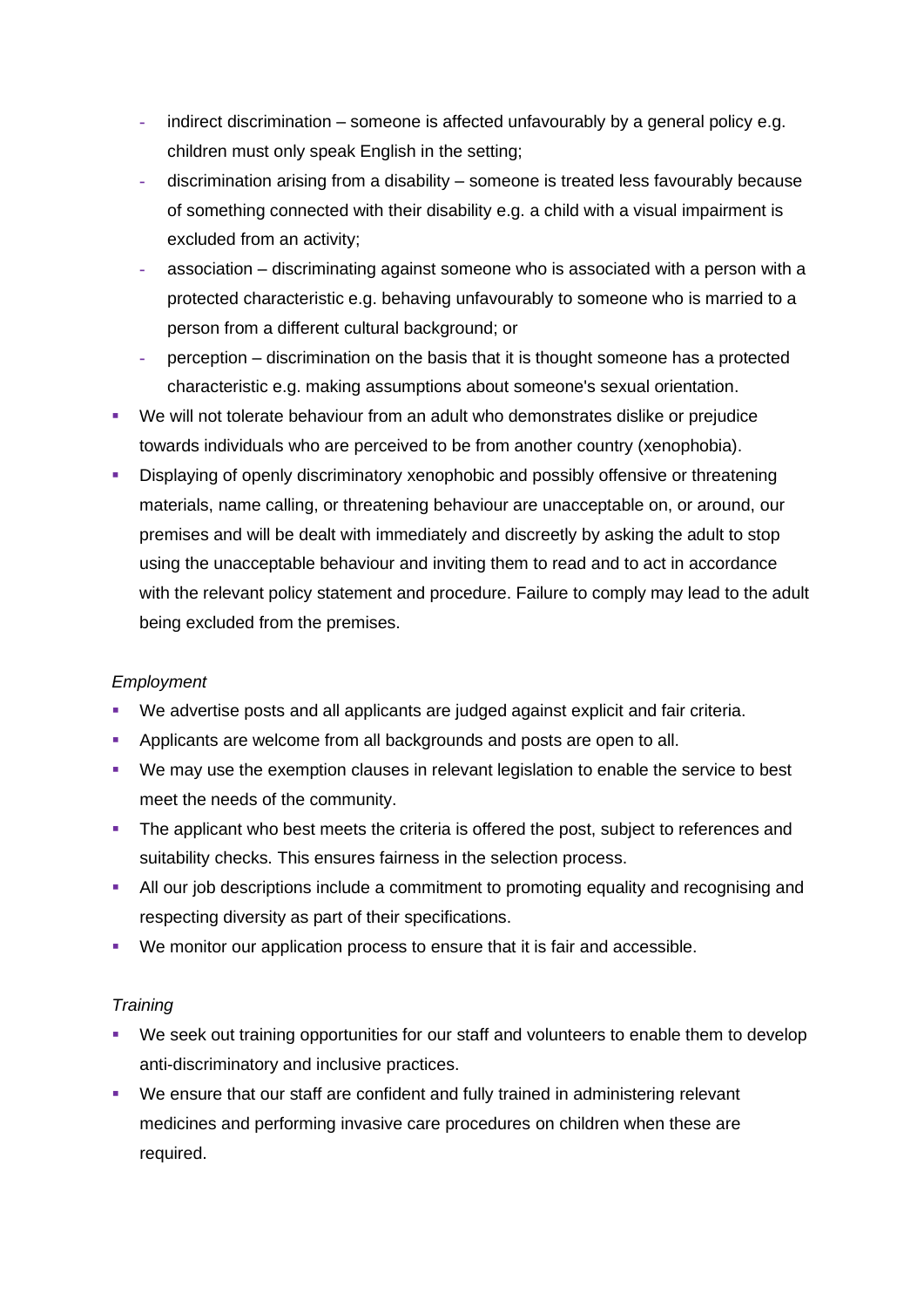■ We review our practices to ensure that we are fully implementing our policy for Valuing Diversity and Promoting Equality.

## *Curriculum*

The curriculum offered in our setting encourages children to develop positive attitudes about themselves as well as about people who are different from themselves. It encourages development of confidence and self esteem, empathy, critical thinking and reflection.

We ensure that our practice is fully inclusive by:

- **•** creating an environment of mutual respect and tolerance;
- **•** modelling desirable behaviour to children and helping children to understand that discriminatory behaviour and remarks are hurtful and unacceptable;
- **•** positively reflecting the widest possible range of communities within resources;
- **EXECT** avoiding use of stereotypes or derogatory images within our books or any other visual materials;
- **•** celebrating locally observed festivals and holy days;
- ensuring that children learning English as an additional language have full access to the curriculum and are supported in their learning;
- ensuring that disabled children with and without special educational needs are fully supported;
- **EXEDENT** ensuring that children speaking languages other than English are supported in the maintenance and development of their home languages

We will ensure that Our environment is as accessible as possible for all visitors and service users. We do this by:

- undertaking an access audit to establish if the setting is accessible to all disabled children and adults. If access to the setting is found to treat disabled children or adults less favourably, then we make reasonable adjustments to accommodate the needs of disabled children and adults.
- **.** fully differentiating the environment, resources and curriculum to accommodate a wide range of learning, physical and sensory needs.

### *Valuing diversity in families*

- We welcome the diversity of family lifestyles and work with all families.
- We encourage children to contribute stories of their everyday life to the setting.
- We encourage mothers, fathers and other carers to take part in the life of the setting and to contribute fully.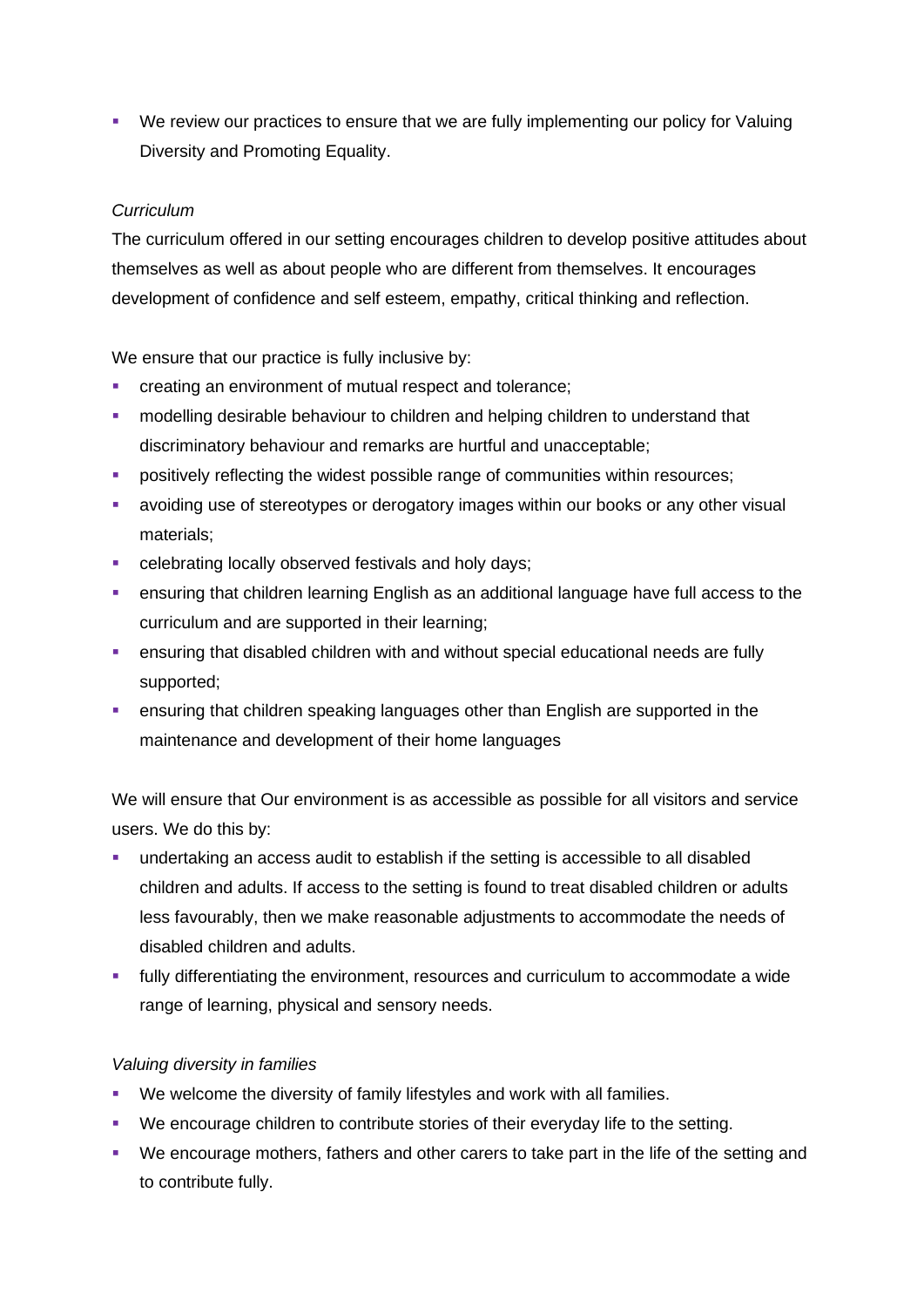- For families who speak languages in addition to English, we will develop means to encourage their full inclusion.
- We offer a flexible payment system for families experiencing financial difficulties and offer information regarding sources of financial support.
- We take positive action to encourage disadvantaged and under-represented groups to use the setting.

## *Food*

- We work in partnership with parents to ensure that dietary requirements of children that arise from their medical, religious or cultural needs are met where ever possible.
- We help children to learn about a range of food, and of cultural approaches to mealtimes and eating, and to respect the differences among them.

## *Meetings*

- Meetings are arranged to ensure that all families who wish to may be involved in the running of the setting.
- We positively encourage fathers to be involved in the setting, especially those fathers who do not live with the child.
- **EXT** Information about meetings is communicated in a variety of ways written, verbal and where resources allow in translation – to ensure that all mothers and fathers have information about, and access to, the meetings.

# *Monitoring and reviewing*

- So that our policies and procedures remain effective, we monitor and review them annually to ensure our strategies meet our overall aims to promote equality, inclusion and to value diversity.
- We provide a complaints procedure and a complaints summary record for parents to see.

# *Public Sector Equality Duty*

▪ We have regard to the Duty to eliminate discrimination, promote equality of opportunity, foster good relations between people who share a protected characteristic and those who do not.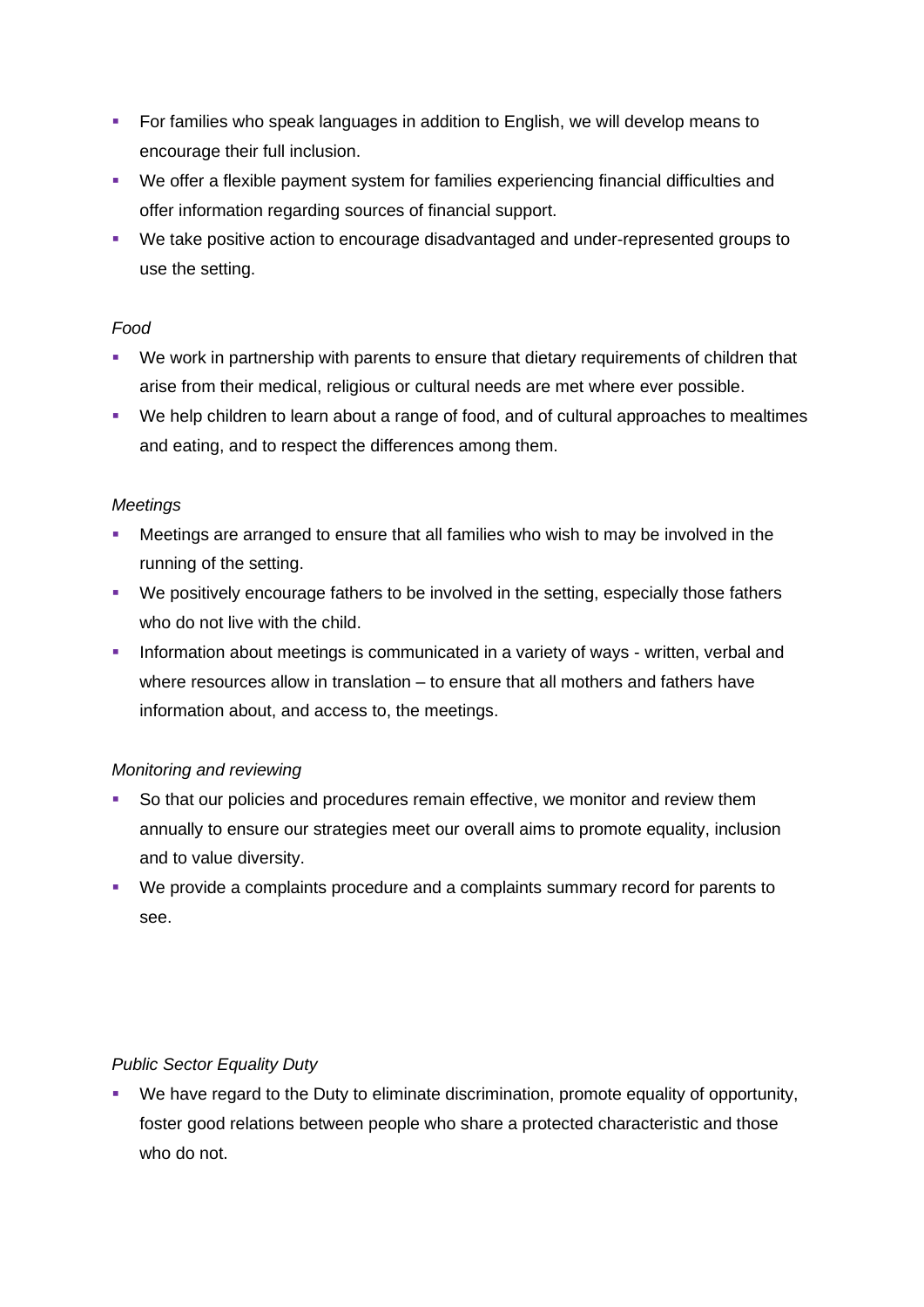# **9.2 Supporting children with special educational needs**

# **Policy statement**

We provide an environment in which all children with special educational needs (SEN) are supported to reach their full potential.

- We have regard for the Special Educational Needs and Disability Code of Practice (2014).
- We have in place a clear approach for identifying, responding to, and meeting children's SEN<sup>1</sup>.
- We support and involve parents (and where relevant children), actively listening to, and acting on their wishes and concerns.
- We work in partnership with the local authority and other external agencies to ensure the best outcomes for children with SEN and their families.
- We regularly monitor and review our policy, practice and provision and, if necessary, adjust.

# **Procedures**

▪ We designate a member of staff to be the Special Educational Needs Co-ordinator (SENCO) and give his/her name to parents. Our SENCO is:

# Louise Watson

- **•** The SENCO works closely with our manager and other colleagues and has responsibility for the day-to-day operation of our Supporting Children with Special Educational Needs Policy and for co-ordinating provision for children with SEN.
- We ensure that the provision for children with SEN is the responsibility of all members of the setting.
- We ensure that our inclusive admissions practice ensures equality of access and opportunity.
- We provide a broad, balanced and differentiated curriculum for all children.
- We apply SEN support to ensure early identification of children with SEN.



 $1$  This includes disabled children with special educational needs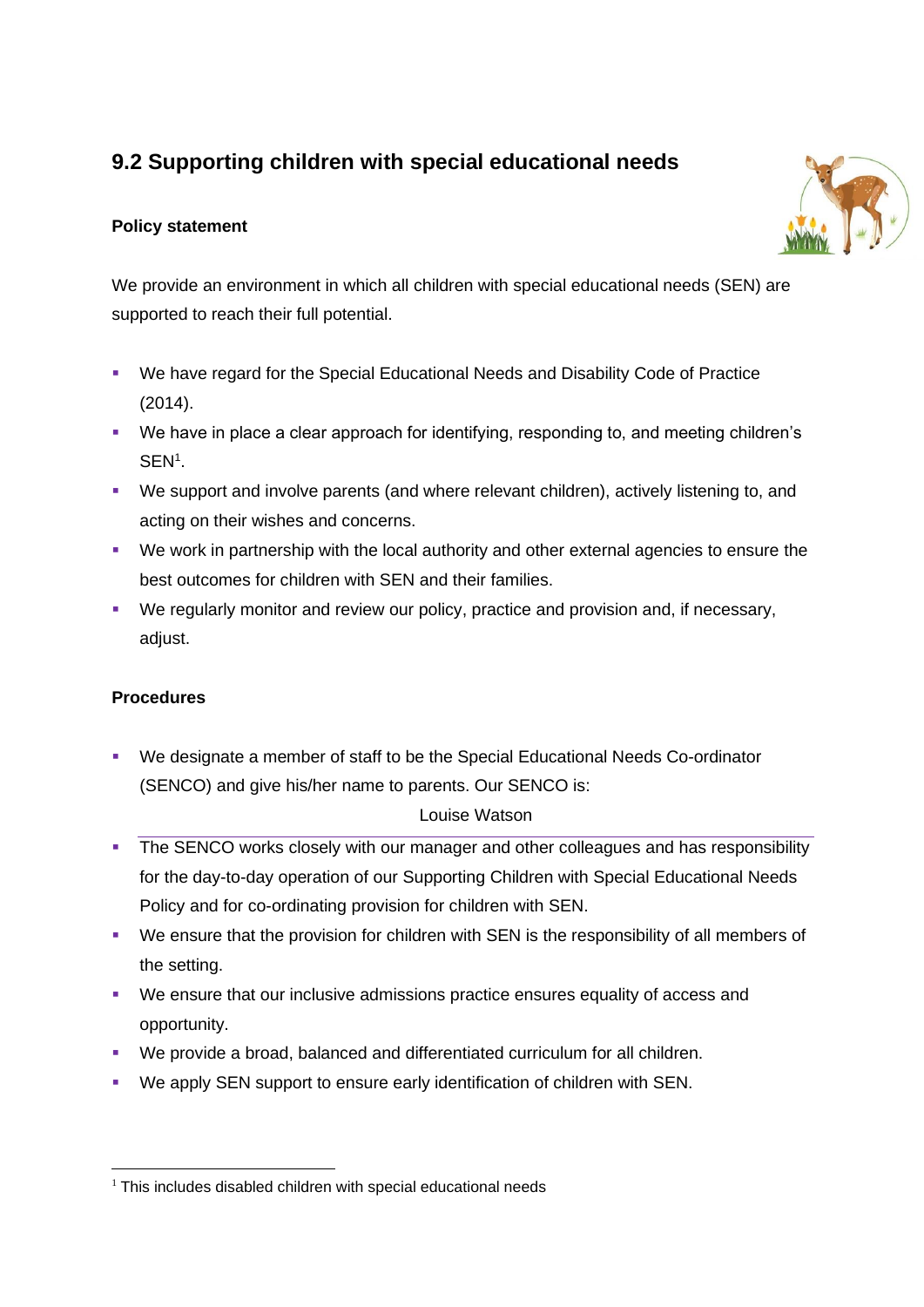- We use the graduated approach system (assess, plan, do and review) applied in increasing detail and frequency to ensure that children progress.
- We ensure that parents are involved at all stages of the assessment, planning, provision and review of their children's special education including all decision-making processes
- We where appropriate, consider children's views and wishes in decisions being made about them, relevant to their level understanding.
- We provide parents with information on local sources of support and advice e.g. Local Offer, Information, Advice and Support Service.
- We liaise and work with other external agencies to help improve outcomes for children with SEN.
- We have systems in place for referring children for further assessment e.g. Common Assessment Framework/Early Help Assessment and Education, Health and Care (EHC) assessment.
- We provide resources (human and financial) to implement our Supporting Children with Special Educational Needs Policy.
- We ensure that all our staff are aware of our Supporting Children with Special Educational Needs Policy and the procedures for identifying, assessing and making provision for children with SEN. We provide in-service training for parents, practitioners and volunteers.
- We raise awareness of our special education provision via our website and or promotional materials.
- We ensure the effectiveness of our special educational needs provision by collecting information from a range of sources e.g. action plan reviews, staff and management meetings, parental and external agency's views, inspections and complaints. This information is collated, evaluated and reviewed annually.
- We provide a complaints procedure.
- We monitor and review our policy annually.

# **Role of the SENCo**

To ensure the setting has regard to the SEN Code of Practice (2014) and The Equality Act 2010.

To be responsible for ensuring:

- A SEN Inclusion Policy is in place;
- The Policy is put into practice;
- **The Policy is reviewed annually.**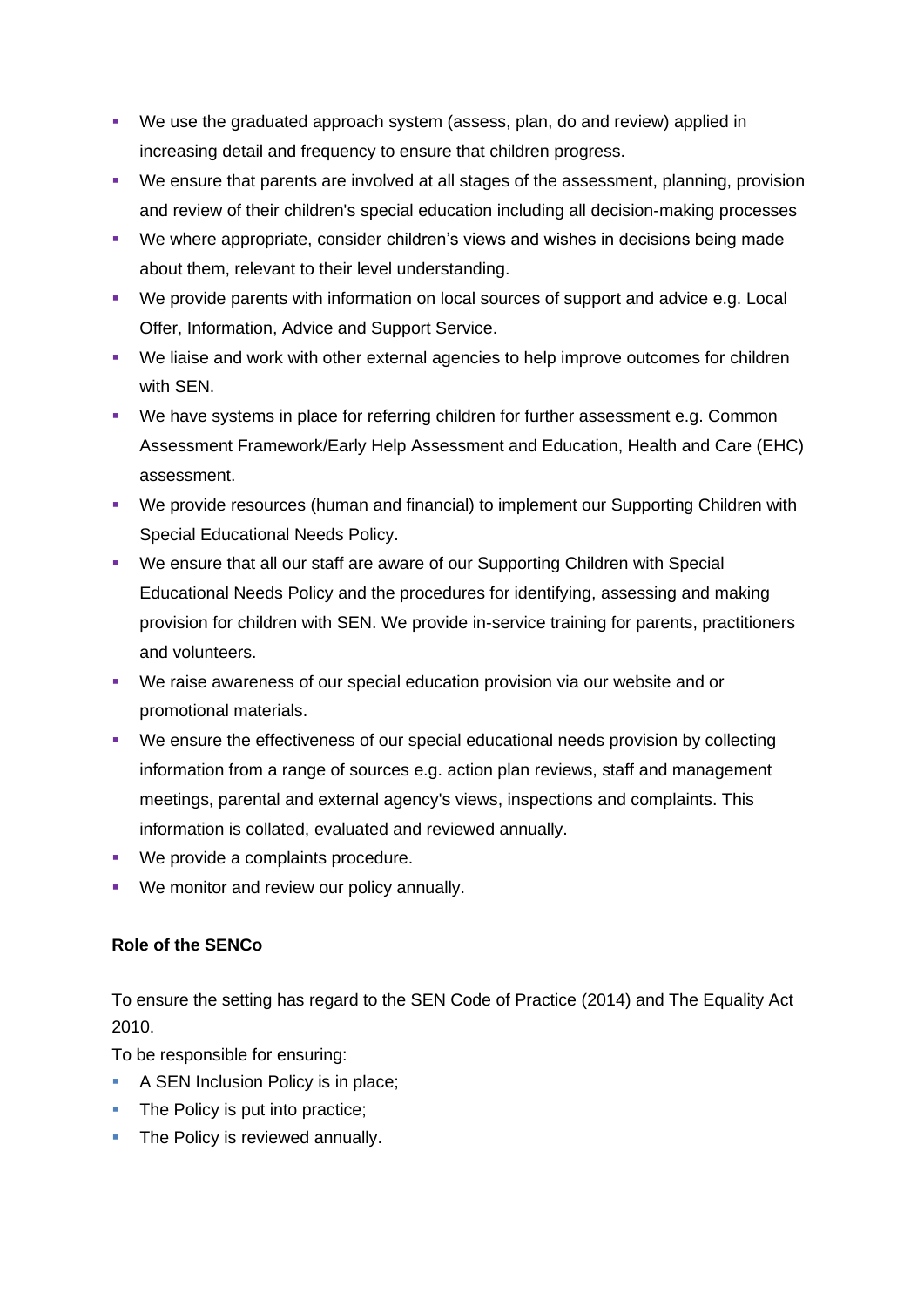- **•** Take the lead in observations and assessments of children with SEN including their strengths and areas to develop using the Individual Assessment of Early Learning and Development (IAELD) where appropriate.
- Liaise with the key person to complete the IAELD/developmental assessment and set SEN Support Plans where necessary.
- Gather evidence and co-ordinate support, work with colleagues to develop the child's skills through inclusive planning in line with Early Years Foundation Stage (EYFS).
- Keep appropriate records which are regularly reviewed and monitored;
- **Ensure appropriate SEN Support Plans are in place and regularly monitored and** reviewed;
- Work closely with parents to ensure background information is collected and shared appropriately.
- **EXEC** Liaise with colleagues and managers as appropriate;
- **Promote a positive working relationship with parents/carers;**
- **•** Develop links and liaise as appropriate with other professionals, Health Visitors, SEN Preschool Advisory Teacher, Speech and Language Therapists, Inclusion Development Officer, Educational Psychologists.
- **EXECUTE:** Attend SENCo clusters regularly to update and inform;
- **EXED** Identify individual settings needs and arrange in-house training where appropriate.
- **EXECT** Have an awareness of Early Support and common Assessment Framework (eCAF).
- Use knowledge and experience to support the setting to develop their inclusive practice.

# **SEN support – The Graduated Approach – Assess, Plan, Do, Review**

- Early Action to address identified needs is critical to the future progress and improved outcomes that are essential in helping children to prepare for adult life. Where we identify a child as having SEN we will work in partnership with parents to establish the support the child needs.
- **When we have identified the need to make special educational provision for a child** with SEN we will inform the parents. We adopt a graduated approach with four stages of action: assess, plan, do and review.

# **Assess**

In identifying a child as needing SEN support, the key person, working with the setting SENCO and the child's parents, will have carried out an assessment of the child's needs. The initial assessment will be reviewed regularly to ensure that support is matched to need. Where there is little or no improvement in the child's progress,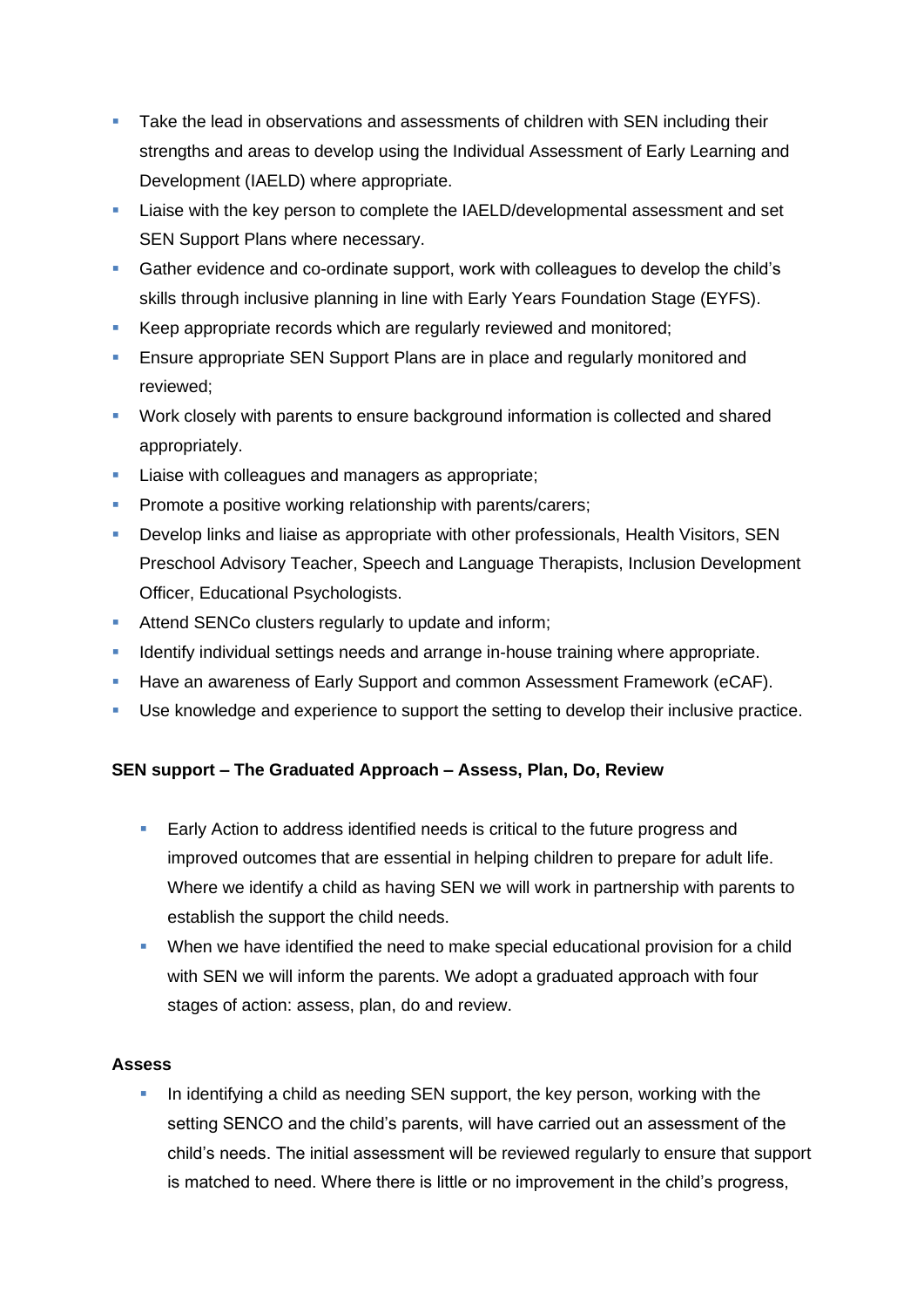more specialist assessment may be called for from specialist teachers or from health, social services or other agencies beyond out setting. Where professionals are not already working with the setting, the SENCo should contact them, with the parents' agreement. At this point we will also request permission from the parent/carer for us to complete Hertfordshire's Individual Assessment of Early Learning and Development to further inform our planning for the child's individual needs.

### **Plan**

Where it is decided to provide SEN support we will formally notify the parents/carer. We will then agree, in consultation with the parent/carer, the outcomes they are seeking, the interventions and support to be put in place, the expected impact on progress, and a clear date for review. Plans should consider the views of the child. The support and intervention provided or sought should be agreed to meet the outcomes identified for the child. It should be provided by the practitioners with relevant skills and knowledge.

#### **Do**

The early year's practitioner, usually the child's key person, remains mainly responsible for working with the child daily. With support from the SENCO, they should oversee the implementation of the interventions or programmes agreed as part of SEN support. This may include an individual SEN support plan. The SENCO should support the key person in assessing the child's response to the action taken, in problem solving and advising on the effective implementation of support. All staff within the setting however, have a responsibility for supporting all children.

#### **Review**

- The effectiveness of the support and its impact on the child's progress should be reviewed in line with the agreed date (in Early Years this would potentially be half termly). The impact and quality of the support should be evaluated by the practitioner and the SENCO working with the child's parents and considering the child's views. They should agree any changes to the outcomes and support for the child considering the child's progress and development. Parents should have clear information about the impact of the support provided and be involved in planning next steps.
- This cycle of action should be revisited in increasing detail and with increasing frequency, to identify the best way of securing good progress. At each stage parents should be engaged with the setting, contributing their insights to assessment and planning. Intended outcomes should be shared with parents and reviewed with them, along with action taken by the setting, at agreed times.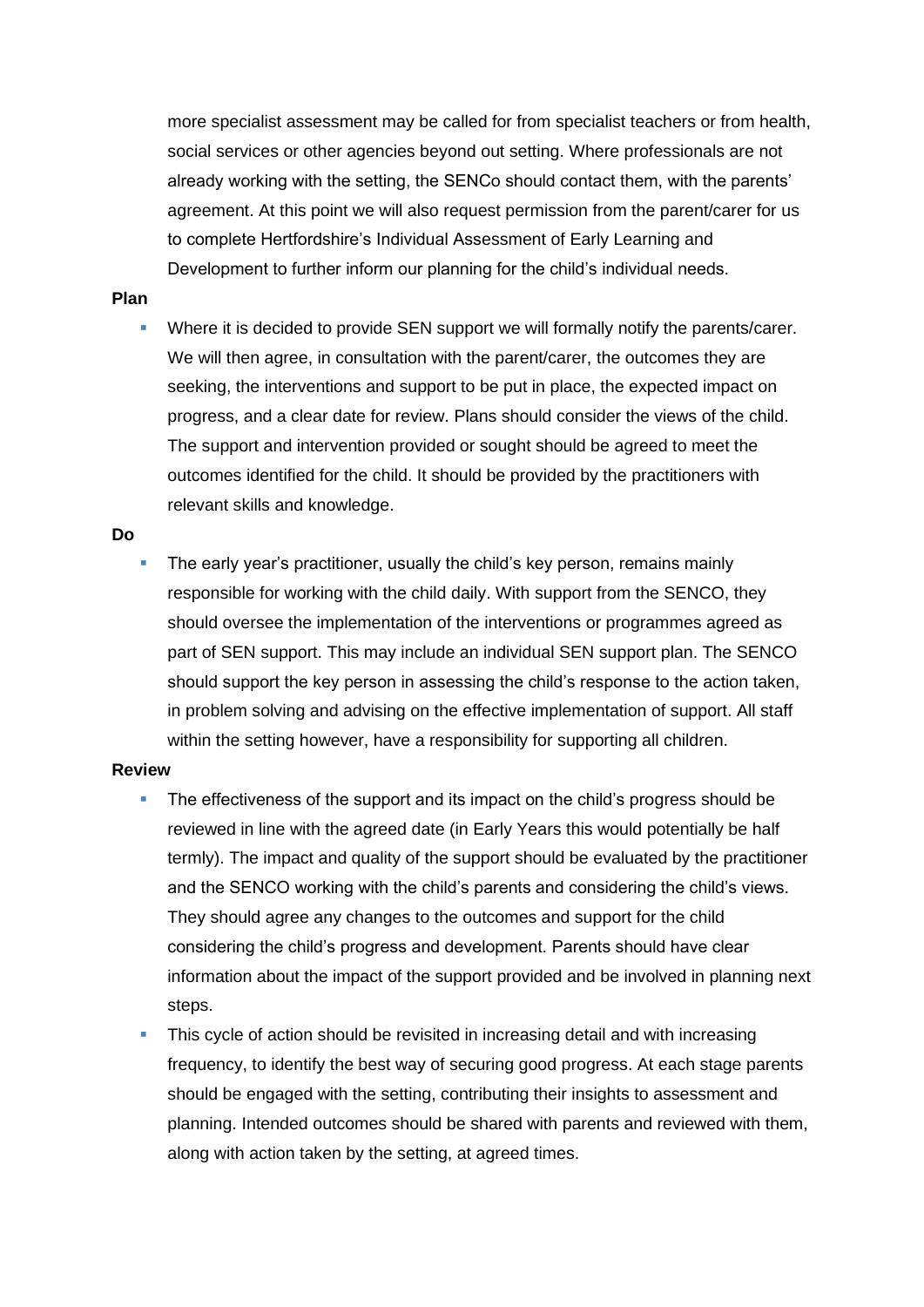### **Education, Health and Care Plans (EHCPs)**

- **E** Hertfordshire County Council should conduct an EHC needs assessment for children under compulsory school age when the special educational provision required to meet the child's needs cannot reasonably be provided from the resources normally available.
- Where young children do need an EHC plan, HCC must seek advice from the early years setting in making decisions.
- **EXECT** Families of children with an education health and care plan are entitled to a personal budget.
- Statements will be transferred over to Education, Health and Care (EHC) assessments and plans from September 2014 usually during an annual review or at a key transition.
- Where a child has an EHC plan, the local authority must review that plan as a minimum every twelve months. As part of the review, the local authority can ask settings, and require maintained nursery schools, to convene and hold the annual review meeting on its behalf. Further information about EHC plan reviews and the role of early year's settings is in Chapter 9, Education, Health and Care needs assessments and plans. (SEN Code of Practice 2014 p86-87).

# **Local Offer**

Local authorities must publish a Local Offer, setting out in one place information about provision they expect to be available across education, health and social care for children and young people in their area who have SEN or are disabled, including those who do not have Education, Health and Care (EHC) plans. In setting out what they 'expect to be available', local authorities should include provision which they believe will be available. Our setting has written, and early years offer which feeds in to the HCC Local Offer. Please see the next page for further details.

# **Funding for SEN support in early years**

Hertfordshire provide Exceptional Needs Funding for children with SEN who access funded 2, 3 and 4-year-old placements. In certain circumstances we will endeavour to access this funding with parental permission. If successful, this funding will be used by the setting to support the individual child.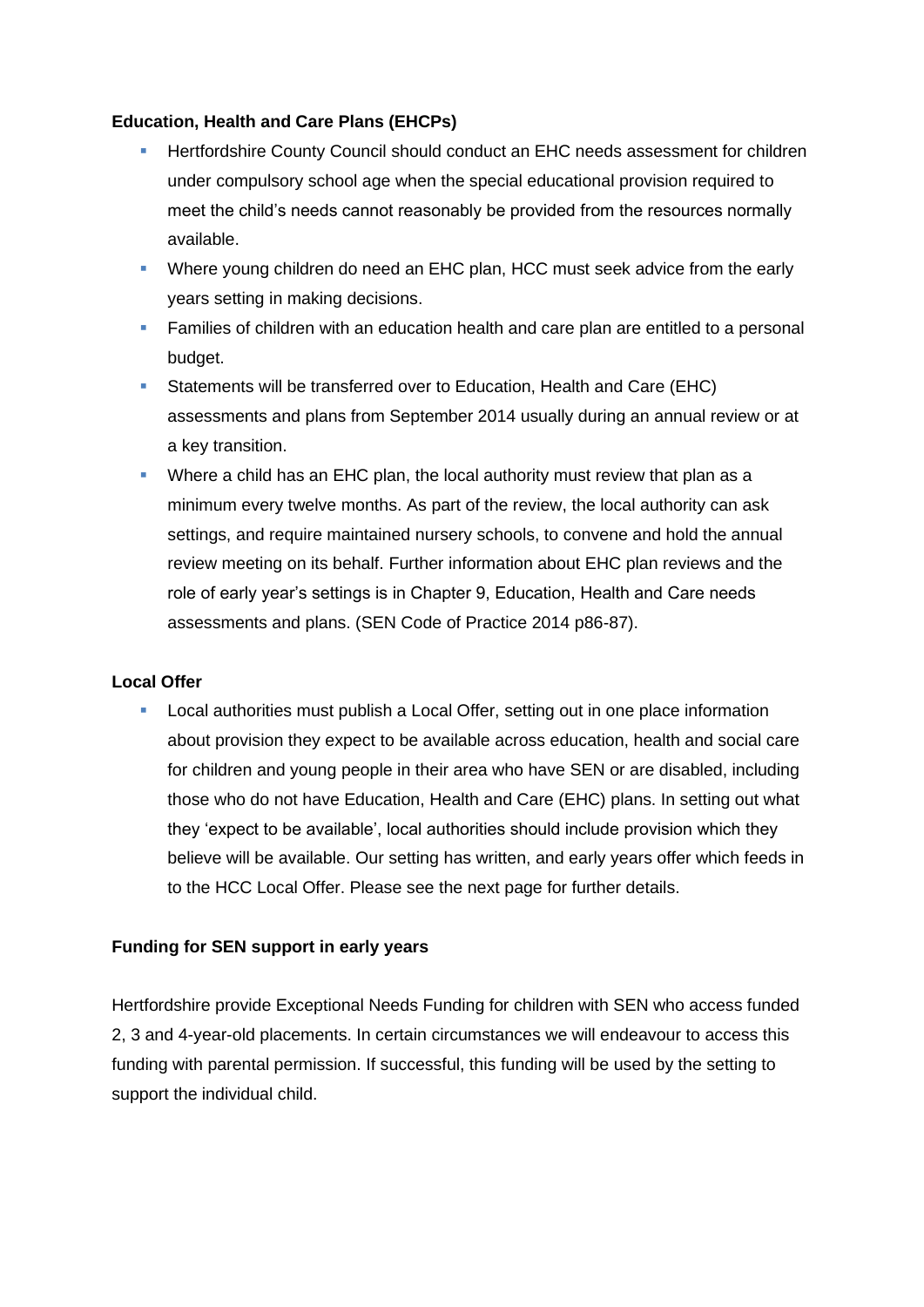# **9.5 British values**

# **Policy statement**



We actively promote inclusion, equality of opportunity, the valuing of diversity and British values.

Under the Equality Act 2010, which underpins standards of behaviour and incorporates both British and universal values, we have a legal obligation not to directly or indirectly discriminate against, harass or victimise those with protected characteristics. We make reasonable adjustments to procedures, criteria and practices to ensure that those with protected characteristics are not at a substantial disadvantage. As we are in receipt of public funding we also have a public-sector equality duty to eliminate unlawful discrimination, advance equality of opportunity, foster good relations and publish information to show compliance with the duty.

Social and emotional development is shaped by early experiences and relationships and incorporates elements of equality and British and universal values. The Early Years Foundation Stage (EYFS) supports children's earliest skills so that they can become social citizens in an age-appropriate way, that is, so that they are able to listen and attend to instructions; know the difference between right and wrong; recognise similarities and differences between themselves and others; make and maintain friendships; develop empathy and consideration of other people; take turns in play and conversation; avoid risk and take notice of rules and boundaries; learn not to hurt/upset other people with words and actions; understand the consequences of hurtful/discriminatory behaviour.

# **Procedures**

### *British Values*

The fundamental British values of *democracy, rule of law, individual liberty, mutual respect and tolerance for those with different faiths and beliefs* are already implicitly embedded in the 2014 EYFS and are further clarified below, based on the *Fundamental British Values in the Early Years* guidance (Foundation Years 2015):

▪ *Democracy*, or making decisions together (through the prime area of Personal, Social and Emotional Development)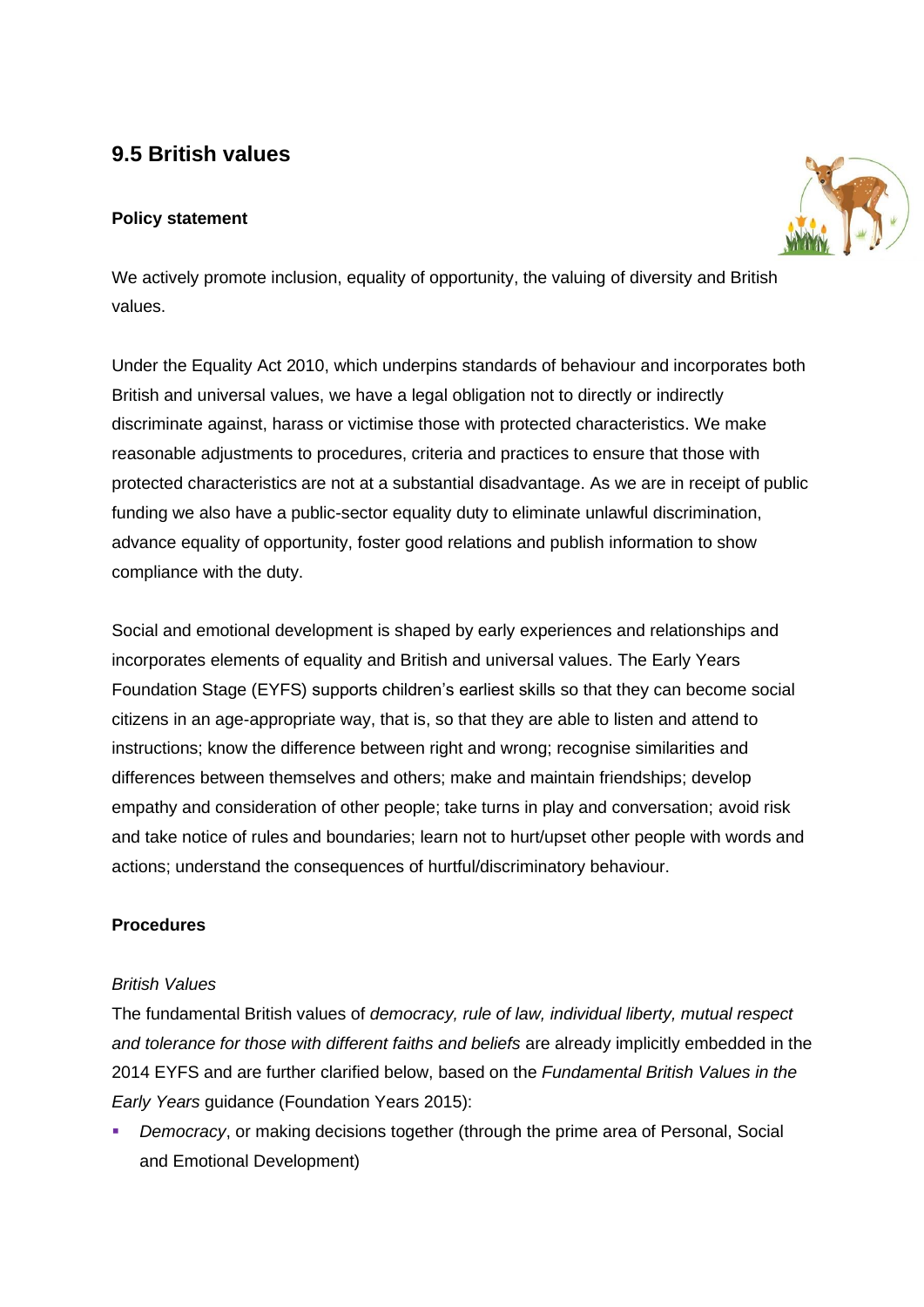- **-** As part of the focus on self-confidence and self-awareness, practitioners encourage children to see their role in the bigger picture, encouraging them to know that their views count, to value each other's views and values, and talk about their feelings, for example, recognising when they do or do not need help.
- **-** Practitioners support the decisions that children make and provide activities that involve turn-taking, sharing and collaboration. Children are given opportunities to develop enquiring minds in an atmosphere where questions are valued.
- *Rule of law*, or understanding that rules matter (through the prime area of Personal, Social and Emotional Development)
	- **-** Practitioners ensure that children understand their own and others' behaviour and its consequence.
	- **-** Practitioners collaborate with children to create rules and the codes of behaviour, for example, the rules about tidying up, and ensure that all children understand rules apply to everyone.
- *Individual liberty***, or** freedom for all (through the prime areas of Personal, Social and Emotional Development, and Understanding the World)
	- **-** Children should develop a positive sense of themselves. Staff provide opportunities for children to develop their self-knowledge, self-esteem and increase their confidence in their own abilities, for example through allowing children to take risks on an obstacle course, mixing colours, talking about their experiences and learning.
	- **-** Practitioners encourage a range of experiences that allow children to explore the language of feelings and responsibility, reflect on their differences and understand we are free to have different opinions, for example discussing in a small group what they feel about transferring into Reception Class.
- *Mutual respect and tolerance*, or treating others as you want to be treated (through the prime areas of Personal, Social and Emotional Development, and Understanding the World)
	- **-** Practitioners create an ethos of inclusivity and tolerance where views, faiths, cultures and races are valued, and children are engaged with the wider community.
	- **-** Children should acquire tolerance, appreciation and respect for their own and other cultures; know about similarities and differences between themselves and others, and among families, faiths, communities, cultures and traditions.
	- **-** Practitioners encourage and explain the importance of tolerant behaviours, such as sharing and respecting other's opinions.
	- **-** Practitioners promote diverse attitudes and challenge stereotypes, for example, sharing stories that reflect and value the diversity of children's experiences and